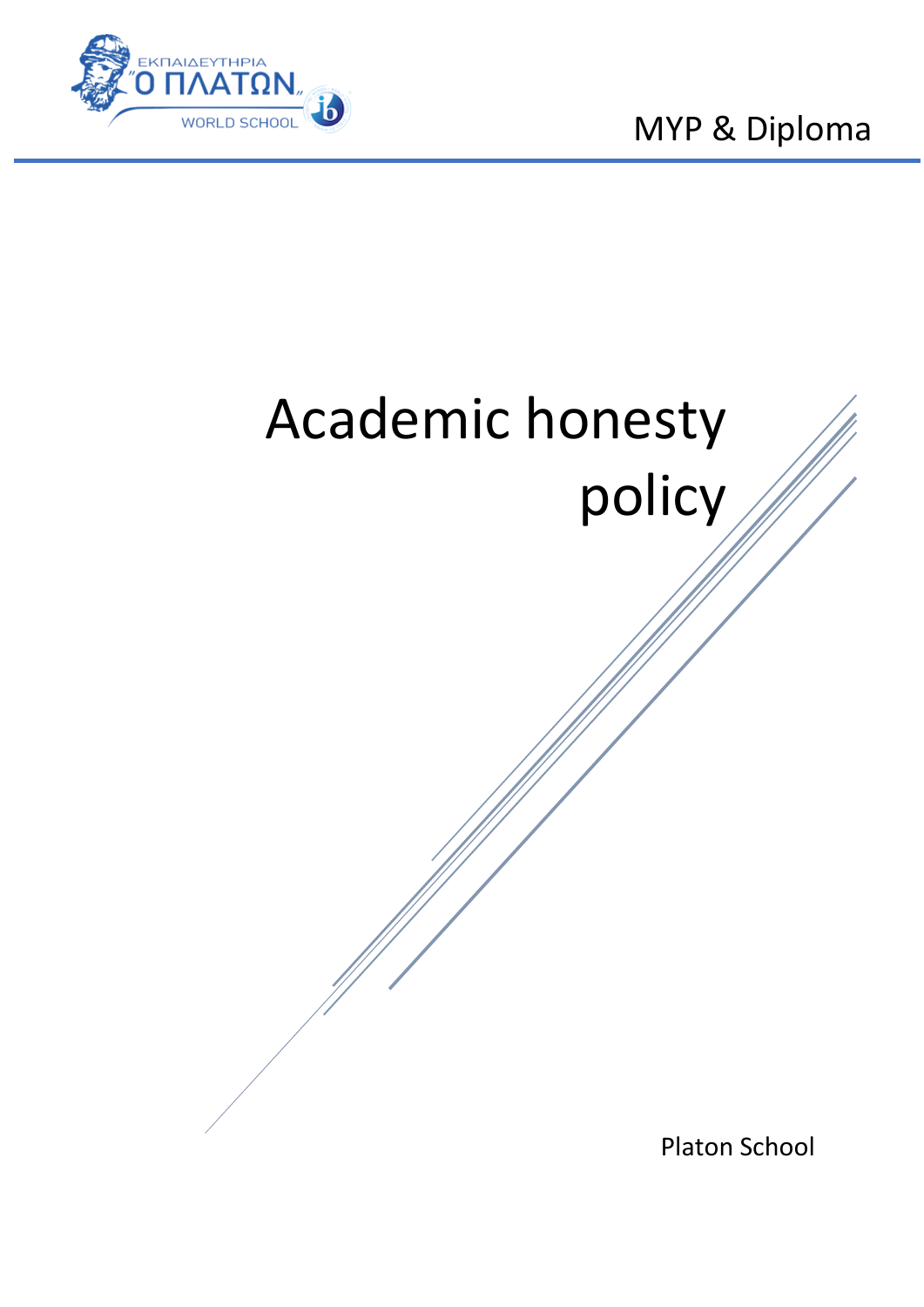## **THE IB LEARNER PROFILE**

## *Pages from the IB learner profile booklet*

The aim of all IB programmes is to develop internationally minded people who, recognizing their common humanity and shared guardianship of the planet, help to create a better and more peaceful world.

IB learners strive to be:

| <b>Inquirers</b>         | They develop their natural curiosity. They acquire the<br>skills necessary to conduct inquiry and research and<br>show independence in learning. They actively enjoy<br>learning and this love of learning will be sustained<br>throughout their lives.                                                      |
|--------------------------|--------------------------------------------------------------------------------------------------------------------------------------------------------------------------------------------------------------------------------------------------------------------------------------------------------------|
| <b>Knowledgeabl</b><br>е | They explore concepts, ideas and issues that have<br>local and global significance. In so doing, they acquire<br>in-depth knowledge and develop understanding across<br>a broad and balanced range of disciplines.                                                                                           |
| <b>Thinkers</b>          | They exercise initiative in applying thinking skills<br>critically and creatively to recognize and approach<br>complex problems, and make reasoned, ethical<br>decisions.                                                                                                                                    |
| <b>Communicator</b><br>S | They understand and express ideas and information<br>confidently and creatively in more than one language<br>and in a variety of modes of communication. They<br>work effectively and willingly in collaboration with<br>others.                                                                             |
| <b>Principled</b>        | They act with integrity and honesty, with a strong<br>sense of fairness, justice and respect for the dignity of<br>the individual, groups and communities. They take<br>responsibility for their own actions and the<br>consequences that accompany them.                                                    |
| <b>Open-minded</b>       | They understand and appreciate their own cultures<br>and personal histories, and are open to the<br>perspectives, values and traditions of other individuals<br>and communities. They are accustomed to seeking<br>and evaluating a range of points of view, and are<br>willing to grow from the experience. |
| <b>Caring</b>            | They show empathy, compassion and respect towards                                                                                                                                                                                                                                                            |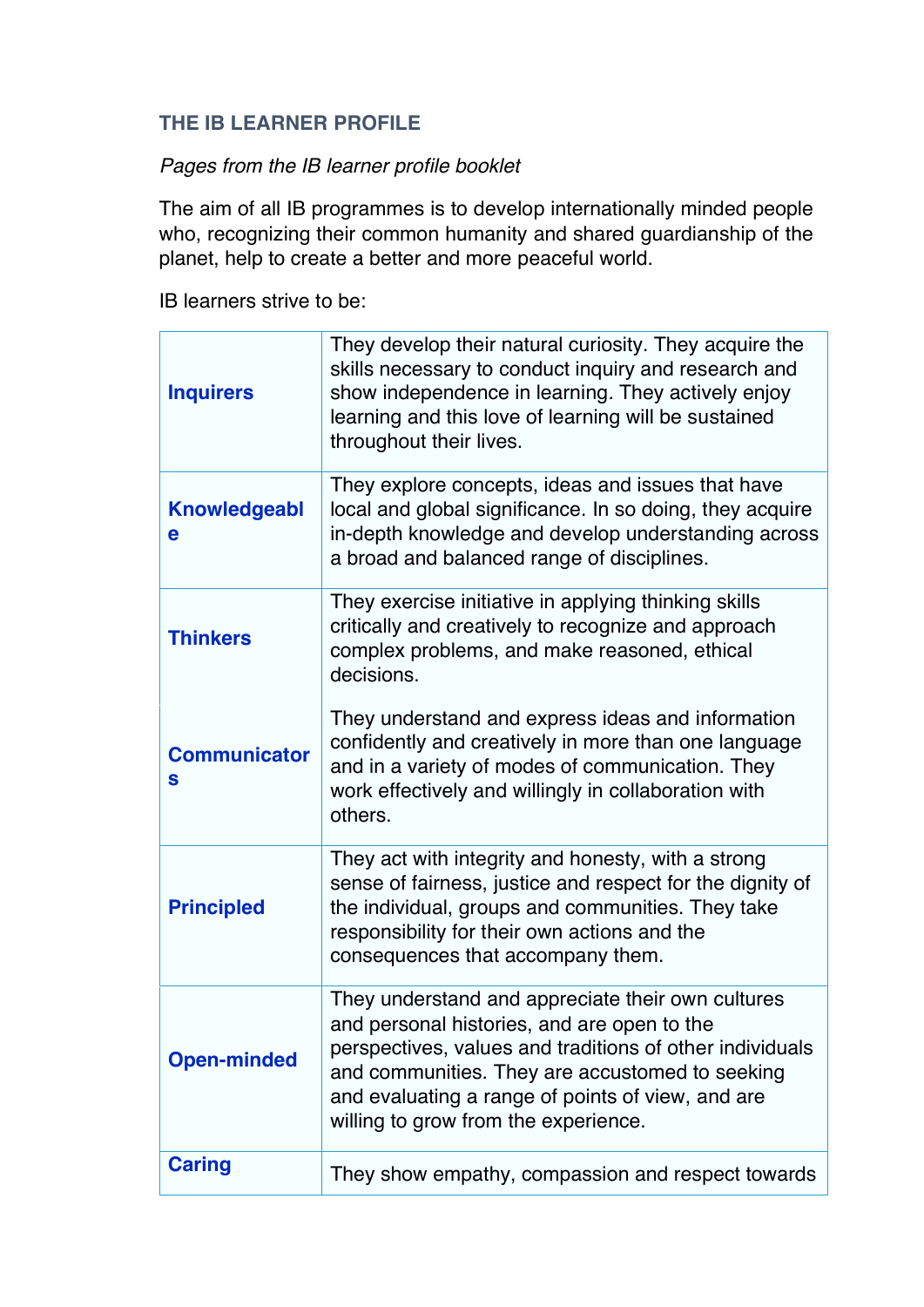|                    | the needs and feelings of others. They have a<br>personal commitment to service, and act to make a<br>positive difference to the lives of others and to the<br>environment.                                                             |
|--------------------|-----------------------------------------------------------------------------------------------------------------------------------------------------------------------------------------------------------------------------------------|
| <b>Risk-takers</b> | They approach unfamiliar situations and uncertainty<br>with courage and forethought, and have the<br>independence of spirit to explore new roles, ideas and<br>strategies. They are brave and articulate in defending<br>their beliefs. |
| <b>Balanced</b>    | They understand the importance of intellectual,<br>physical and emotional balance to achieve personal<br>well-being for themselves and others.                                                                                          |
| <b>Reflective</b>  | They give thoughtful consideration to their own<br>learning and experience. They are able to assess and<br>understand their strengths and limitations in order to<br>support their learning and personal development.                   |
| m D                |                                                                                                                                                                                                                                         |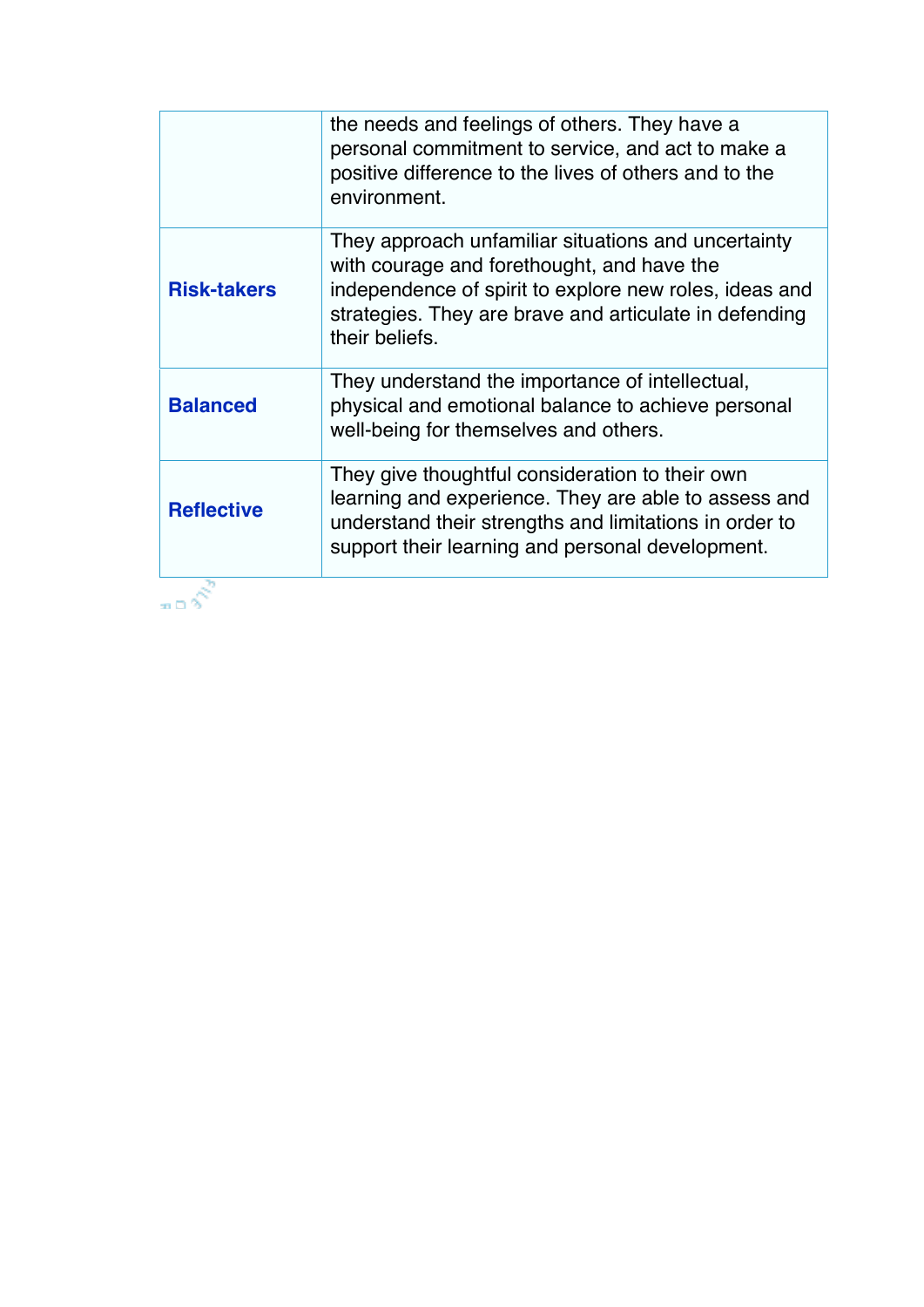## **Contents**

| 1. Introduction                                                             |                |  |
|-----------------------------------------------------------------------------|----------------|--|
| 2. Some useful definitions                                                  |                |  |
| 3. What is considered as malpractice?                                       |                |  |
| 4. Distinguishing between effective cooperation and collusion or plagiarism |                |  |
| 5. Procedures for dealing with Dishonesty                                   |                |  |
| 6. Responsibilities of the Stakeholders                                     |                |  |
| 6.1. School responsibilities                                                | $\overline{4}$ |  |
| 6.2. Teacher responsibilities                                               | 5              |  |
| 6.3. Student responsibilities                                               |                |  |
| 6.4. Parent/Guardian responsibilities                                       | 6              |  |
| 7. The rights of the candidate                                              |                |  |
| 8. Effectively educating students on Academic Honesty                       |                |  |
| 9. Revising the Academic Honesty Policy                                     |                |  |
| References                                                                  | 9              |  |
|                                                                             |                |  |
|                                                                             |                |  |

ANNEX 10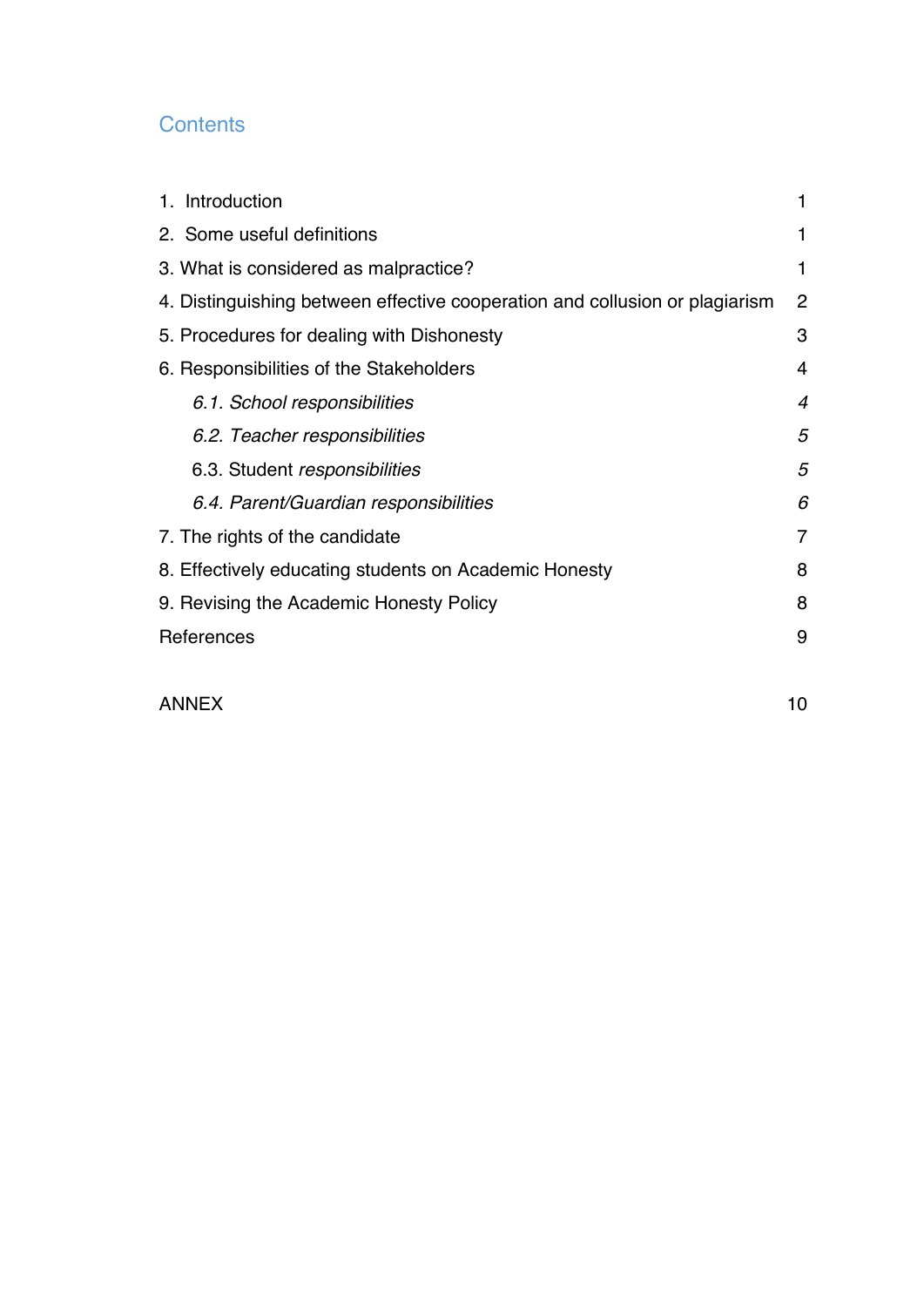#### **1. Introduction**

Platon School's mission is to support students' academic journey from childhood to adolescence in a safe and nurturing environment empowered by modern technologies, designed to accommodate different learning styles.

Our goal is to cultivate international mindedness and a sense of global citizenship by developing national and international curricula in a truly bilingual environment which will foster academic freedom, intellectual diversity, experimentation, and technological advancements. We aspire to develop inquiring life-long learners who search and define their own identity, pursue their dreams guided by values, become knowledgeable, yet caring and balanced so as to experience personal success and help to create a better world.

In this context, it is of utmost importance that the students understand the basic meaning and significance of concepts like intellectual property and authenticity and apply them when preparing their own work.

#### **2. Some useful definitions1**

**Plagiarism**: this is defined as the representation of the ideas or work of another person as the candidate's own.

**Collusion**: this is defined as supporting malpractice by another candidate, as in allowing one's work to be copied or submitted for assessment by another.

**Duplication of work**: this is defined as the presentation of the same work for different assessment components and/or diploma requirements.

#### **3. What is considered as malpractice?**

Examples in italics below were taken from the IB Publication on Academic Honesty cited in the References.

*1.* Copying material from a textbook or he internet without properly referencing

 <sup>1</sup> Diploma Programme Academic Honesty. July 2009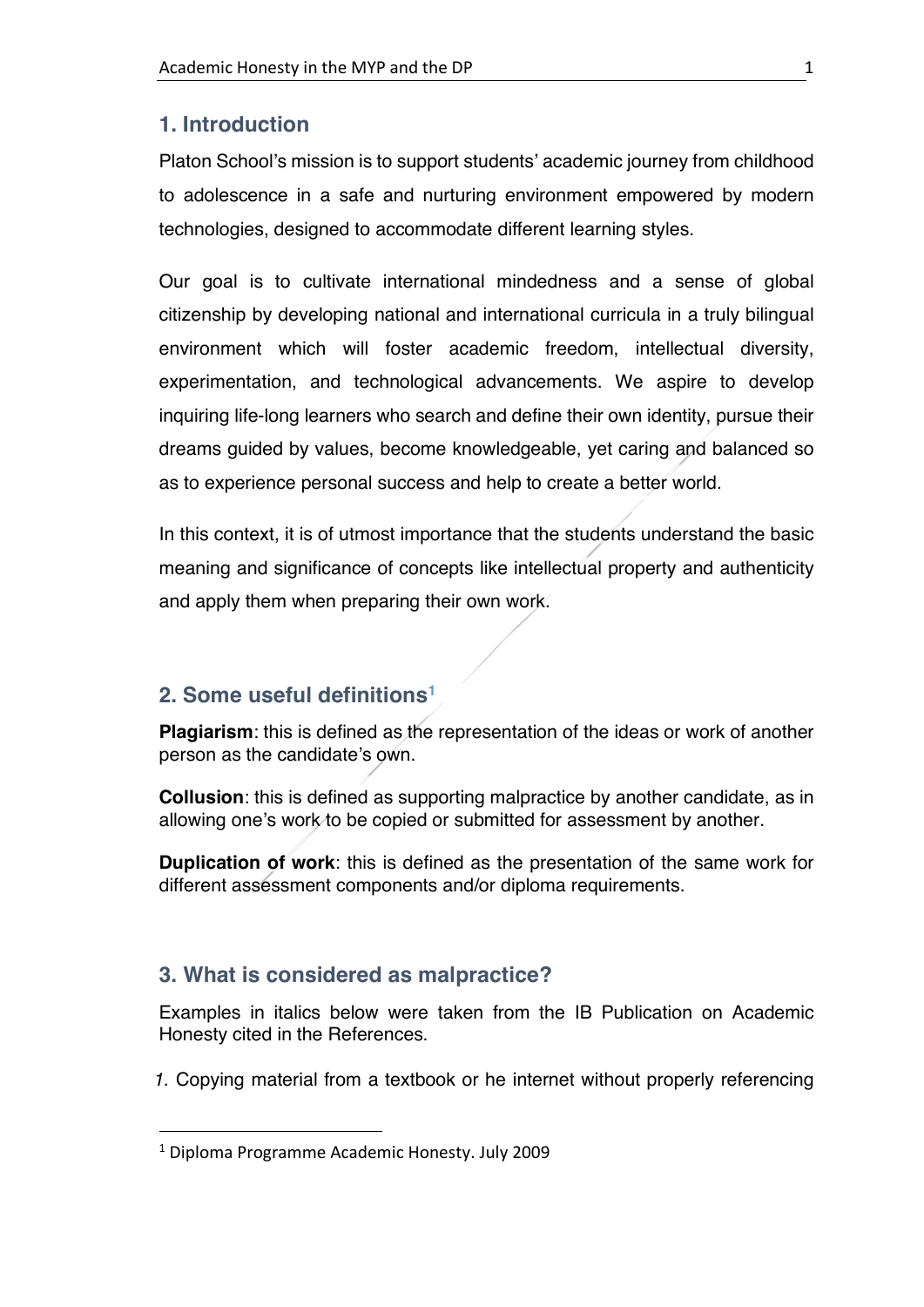your source.

- *2.* Copying work from another fellow student and presenting it as student's own work.
- *3. Taking unauthorized material into an examination room*
- *4. Leaving and/or accessing unauthorized material in a bathroom/restroom that may be visited during an examination.*
- *5. Misconduct during an examination, including any attempt to disrupt the examination or distract another candidate.*
- *6. Exchanging information or in any way supporting the passing on of information to another candidate about the content of an examination.*
- *7. Failing to comply with the instructions of the invigilator or other member of the school's staff responsible for the conduct of the examination.*
- *8. Impersonating another candidate.*
- *9. Stealing examination papers.*
- *10.Using an unauthorized calculator during an examination.*
- *11.Disclosing or discussing the content of an examination paper with a person outside the immediate school community within 24 hours after the final examination.*
- **4. Academic misconduct relating to MYP on-screen examinations**

**{taken from 'The conduct of IB Middle Years Programme on-screen** 

**examinations', p.8}:**

Examples in italics above were taken from the IB Publication "The conduct of IB Middle Years Programme on-screen examinations', p.8}:

- 1. failing to obey the instructions of the coordinator/invigilator
- 2. communicating with another candidate
- 3. helping or receiving help from another candidate
- 4. impersonating another candidate
- 5. possessing unauthorized material
- 6. consulting material outside the examination room during a period of absence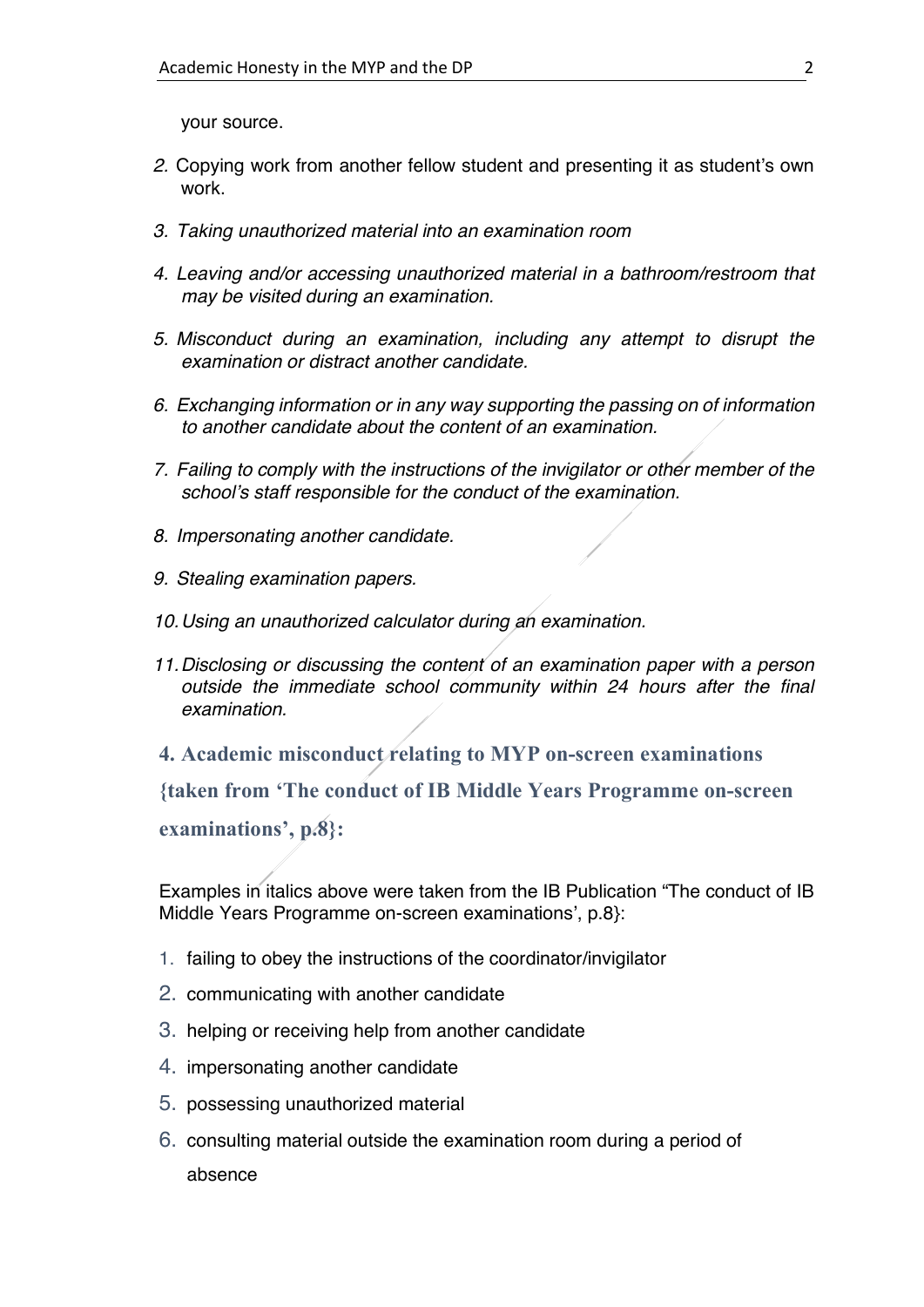- 7. behaving in a way that may disrupt the examination or distract other candidates
- 8. leaving the examination room without permission
- 9. discussing the content of an examination with any person outside their immediate cohort within 24 hours of the examination ending
- 10. attempting to either gain or solicit information about the content of an examination within 24 hours of the examination ending.

# 5. Distinguishing between effective cooperation and collusion or plagiarism

It is essential that students understand the differences between effective cooperation and collusion or plagiarism. Students may cooperate during in-class activities and science practicals. However, when working in groups, students should have their very own distinct role and specific tasks to complete. Thus, homework or internal assessment drafts delivered to teachers should be a result of the individual work of each student while it should be clear which part of the work is the outcome of his/her own effort.

When a student copies work from another student with or without his/her consent, it is considered to be a collusion. A student delivering a piece of work, which is the outcome of a group, when not identifying which part is his/her own work may be found guilty of plagiarism.

# 6. Procedures for dealing with Dishonesty

As the students joining the Platon may be coming from a variety of schools and will not necessarily be acquainted with terms like Plagiarism, Collusion, Malpractice, an efficient amount of time will be given so that the students appreciate the true meaning of Academic Dishonesty and develop the appropriate reference skills. However:

1. The first time a student is caught using material from books/ internet resources without properly referencing it will receive an "N" grade and a written record will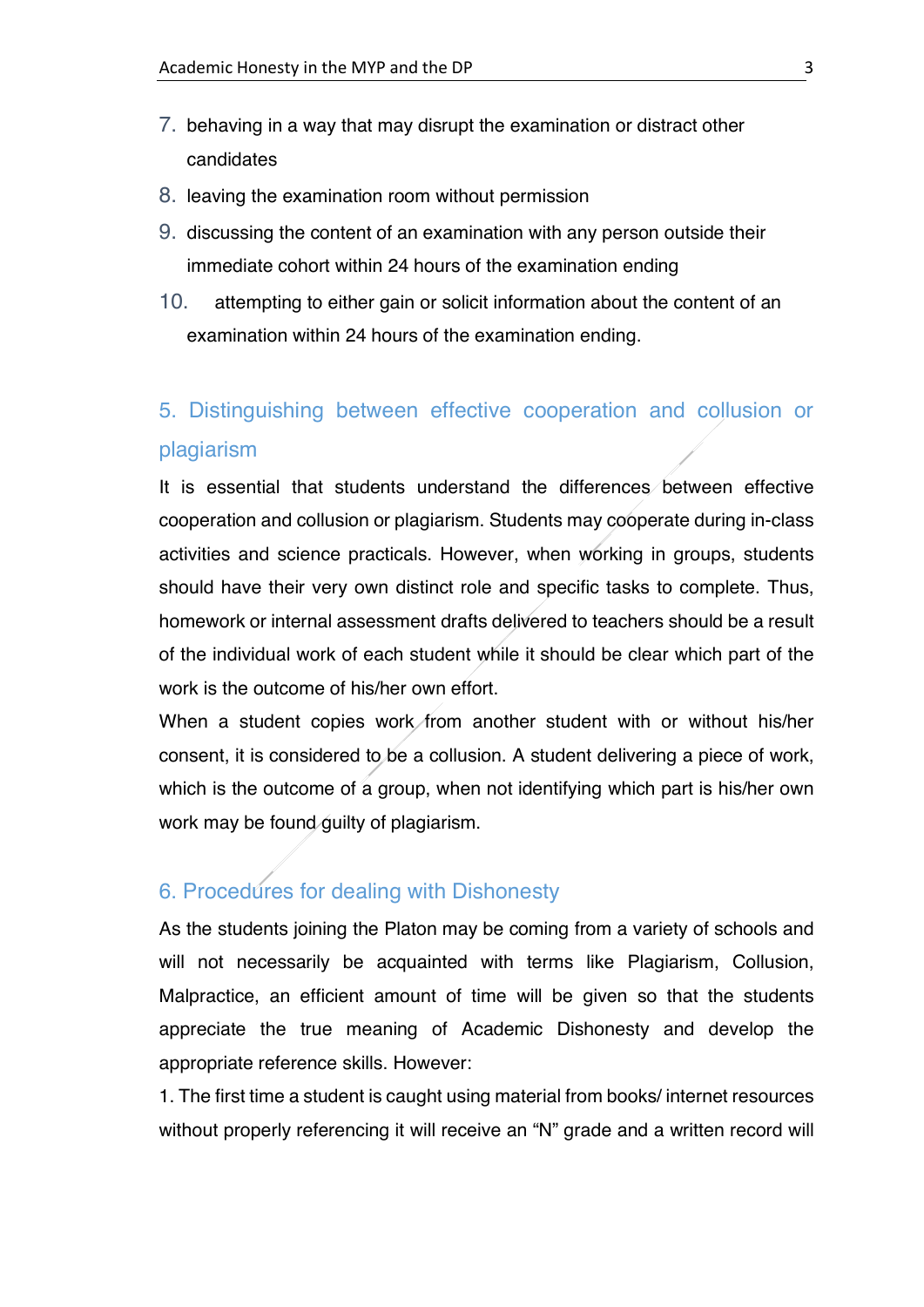be kept. The coordinator is informed and the student is reprimanded. Student has to repeat and resubmit the work in question.

2. The second time a student is caught using material from books/ internet resources without properly referencing it will receive an "N" grade and parents/guardians receive an official letter from the Coordinator. The Head of the School is informed.

3. The third time a student is caught using material from books/ internet resources without properly referencing he/she will be immediately suspended from the school programme.

4. The first time two students are caught having submitted excessively similar work, the subject teacher initiates an investigation. If there is sound evidence leading to collusion, the IB Diploma coordinator is informed. Students are reprimanded and have to repeat and resubmit the work.

5. On a second occasion of collusion, parents/guardians receive an official letter from the Coordinator. The Head of the School is informed. A third incident of collusion means the immediate suspension of both students.

6. If a student is caught copying from another student during an exam or using unauthorized material he/she will receive an "N" grade. The Head of the School is informed and a letter is sent to the parents/guardians. The student is not allowed to resit the exam.

6. If a student delivers an Internal Assessment or Extended Essay that apparently is not his/hers but a result of help received by an external source he/she has to repeat and resubmit the work in a short period of time.

7. Internal assessment delivered to the teacher cannot be retracted. *Any suspicion of malpractice that arises after the candidate has submitted the final draft must be reported to the IB information desk for investigation. However, if there is no tangible evidence of malpractice (such as the source of plagiarism) the candidate must be given the benefit of any doubt and the respective online assessment form should be filled by the teacher.* 

8. If a student is caught having unauthorized material on their person during an IB exam, the Coordinator is notified who will then notify the IB assessment office in Cardiff. In this case, procedures as described in the relevant IB documents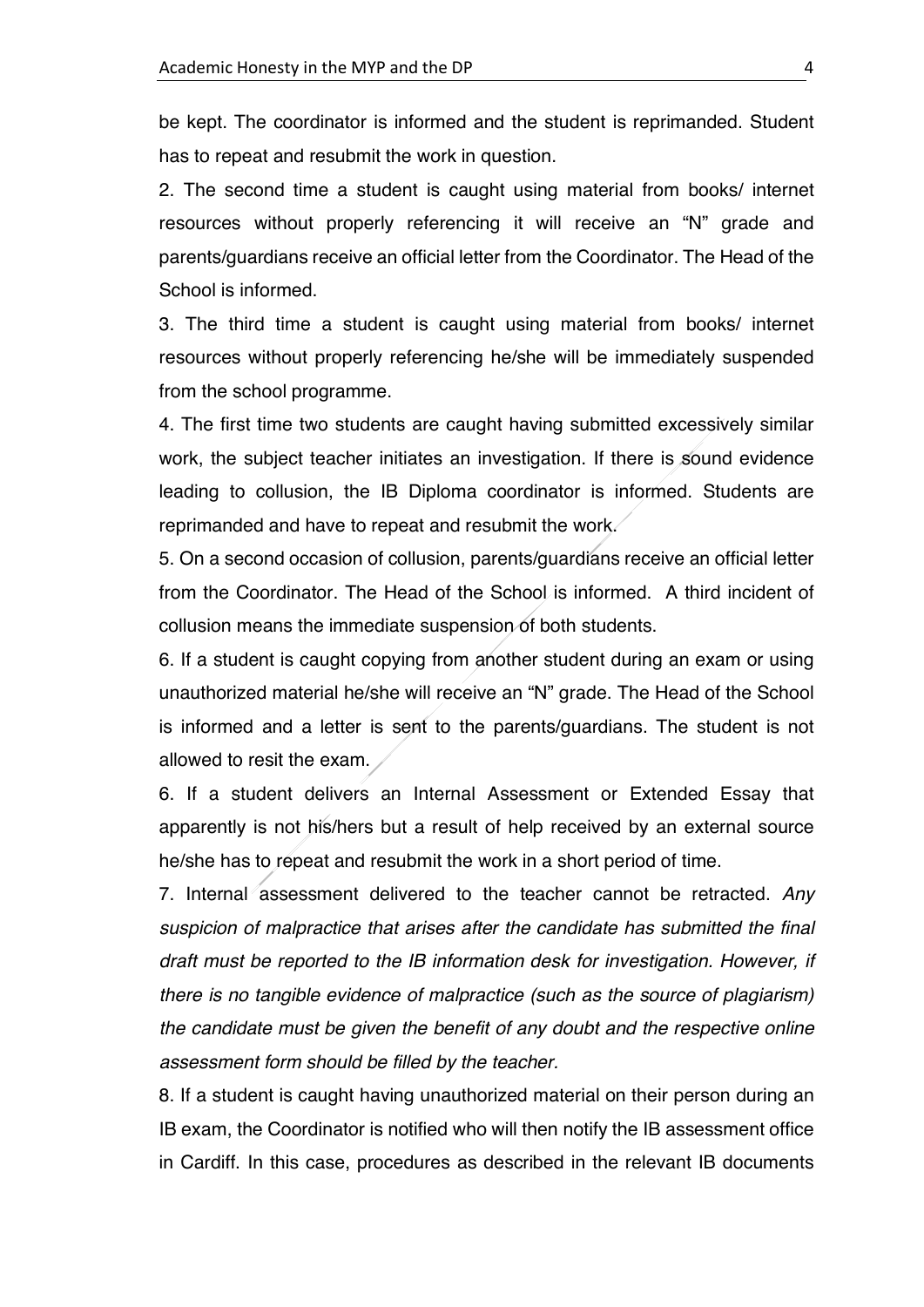are initiated and followed to the letter. (*Academic Honesty in the Diploma Programme – Conduct of the IB Diploma Examinations – Academic Honesty in the IB Educational Context)*

#### **7. Responsibilities of the Stakeholders**

#### *7.1. School responsibilities*

It's the responsibility of the school to:

- 1. Develop a school policy that promotes good academic practice and a school culture that actively encourages academic honesty.
- 2. Provide workshops for teachers and the librarian on academic honesty and on methods detecting malpractice.
- 3. Update the schools site and other published media with changes in school's Academic Honesty policy.
- 4. Allocate a budget to cover expenses on tools used to detect malpractice (e.g., Turnitin)
- 5. Place a copy of the Academic Honesty Policy in all classrooms.

#### *7.2. Teacher responsibilities*

It is the responsibility of the teachers to:

- 1. Act as good role models for the students.
- 2. Be familiar with all IB documents on Academic Honesty and the school's academic policy document.
- 3. Explain to all students the concepts of plagiarism, collusion and duplication of work in their own subject.
- 4. Help the students develop the necessary skills for appropriately referencing their work.
- 5. Inquire on sudden improvements in a student's quality of work that may indicate malpractice.
- 6. Monitor the progress of students during their Internal Assessment and Extended Essay and orally examine students suspicious on malpractice.
- 7. Use the *Turnitin* software to authenticate the work of the students before being submitted to the Coordinator.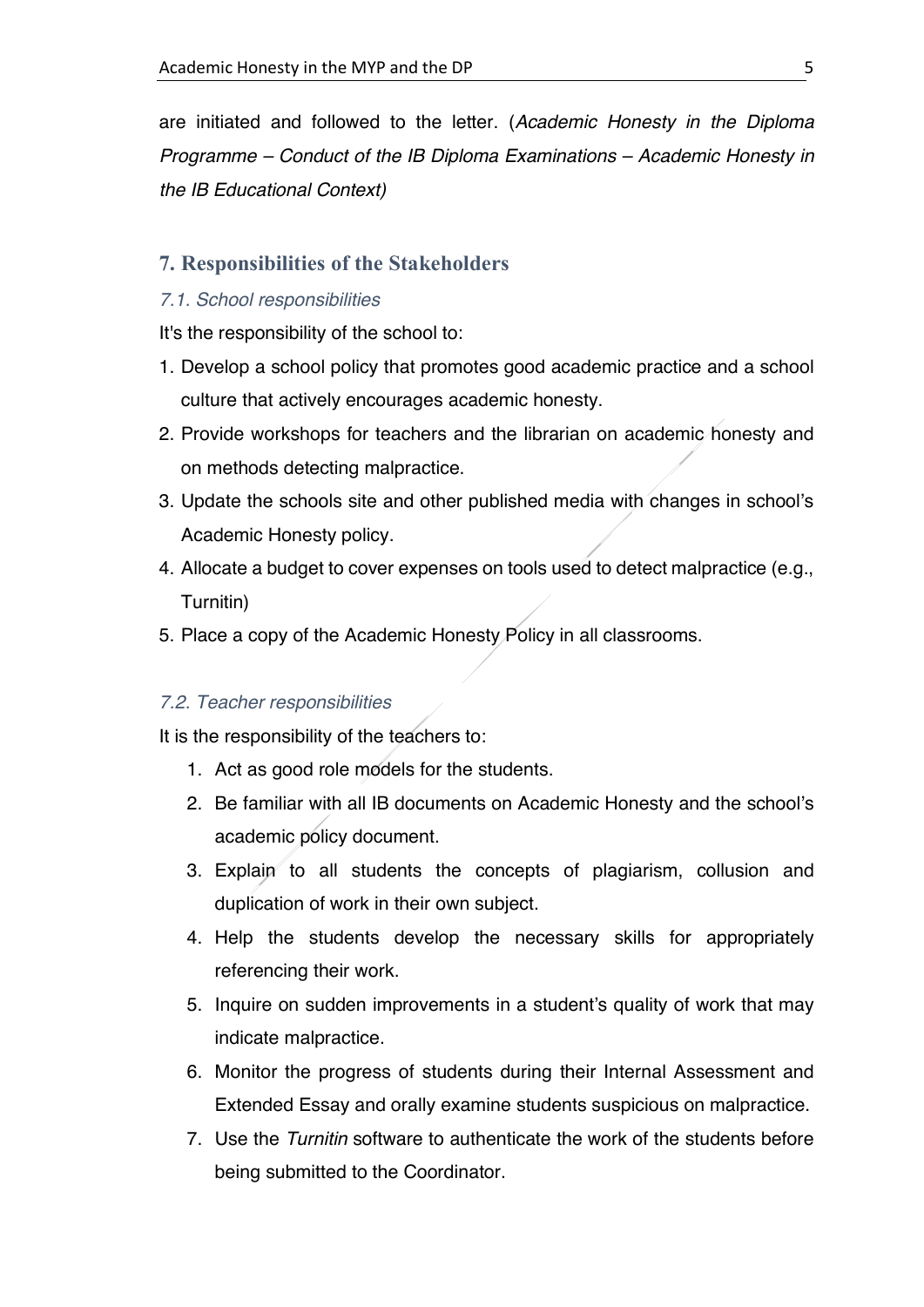- 8. Confirm that, to the best of his or her knowledge, all candidates' work accepted or submitted for assessment is the authentic work of each candidate. This includes all work for internal assessment and Extended Essay. (conduct of the IB exams)
- 9. During the IB exams, teachers acting as invigilators should be familiar with the relevant IB publications governing the contact of the examinations and follow the procedures accordingly.

#### *7.3. Student responsibilities*

It's the responsibility of the students to:

- 1. Read carefully the school's Policy on Academic Honesty and relevant IB documents.
- 2. Apply the MLA format to appropriately reference all sources used in their work.
- 3. Submit to teachers the final draft of their work after carefully checking that all sources have been appropriately acknowledged.
- 4. Not to submit work that is a result of a group effort. The final work should be the result of independent effort. Work/ Data from other students should be carefully and meticulously acknowledged.
- 5. Read carefully the "Conduct of the examinations: Notice to candidate" and make any questions to the IB Coordinator before the final exams.

#### *7.4. Parent/Guardian responsibilities*

It's the responsibility of the parents/Guardians to:

- 1. Read carefully school's Policy on Academic Honesty.
- 2. Encourage students to:
	- a. plan ahead when studying for an exam or writing a paper.
	- b. work independently throughout the programme.

#### **8. The rights of the candidate**

This extract is taken from the IB Document: Academic Honesty in the Diploma Programme., paragraph 8: the rights of the candidate.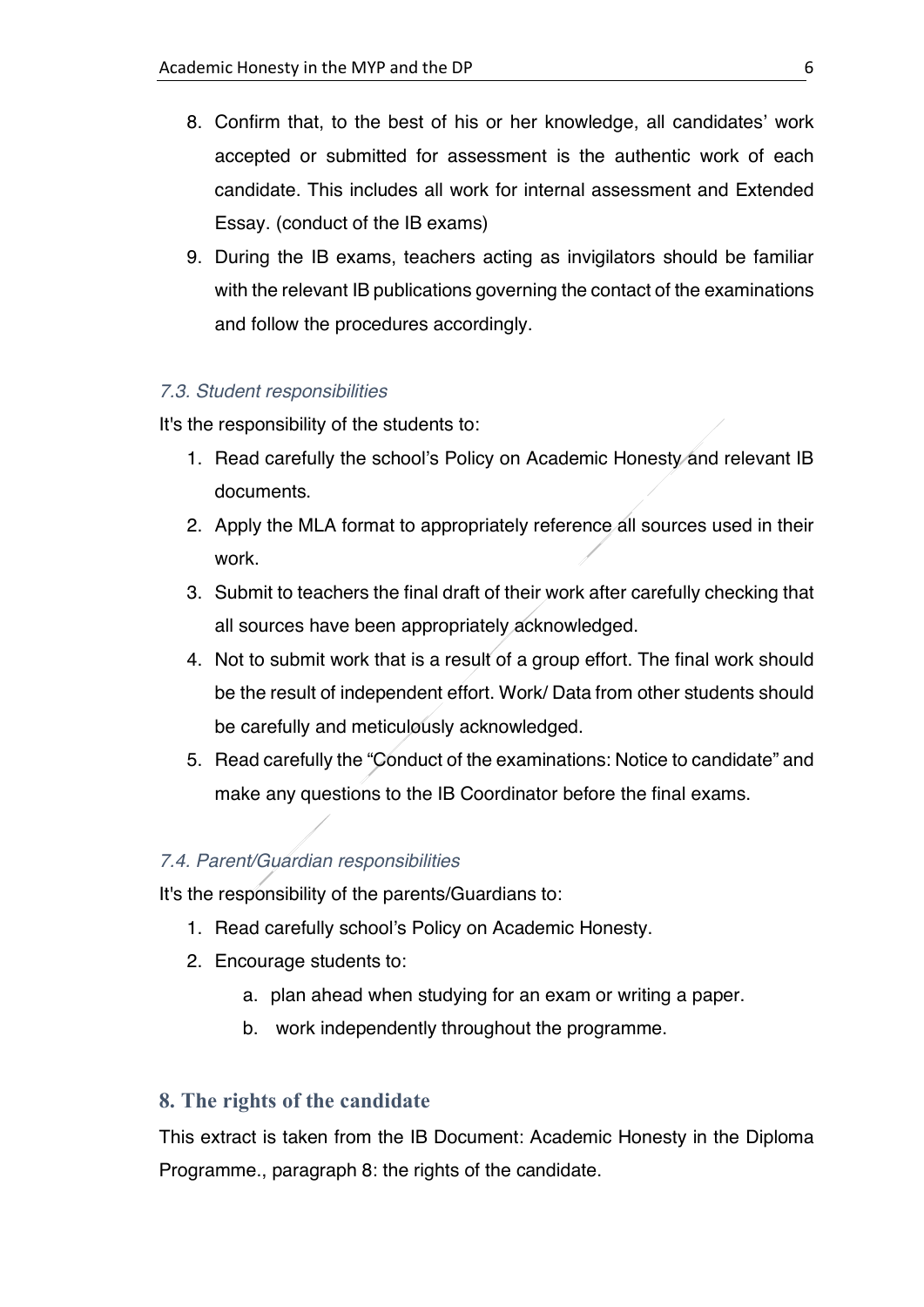- *1. If a candidate is under investigation for possible malpractice, the coordinator must inform the candidate. Whether the candidate's legal guardians are informed of the allegation and involved in the investigation is left to the discretion of the school, bearing in mind any relevant circumstances such as whether the candidate has reached the age of legal majority.*
- *2. The candidate and his or her legal guardians have a right to see evidence, statements, reports and correspondence about the case. Any decision to withhold such information rests entirely with the head of school or coordinator. Evidence may be withheld to protect the identity of an informant.*
- *3. It is the policy of the IB that any candidate being investigated for malpractice is given the opportunity to be heard and to submit a written defense to the final award committee. The school has no*  right to prevent this process, to edit or unduly influence the *candidate's statement. The candidate is expected to make the content of the statement available to the coordinator, but may request that the statement remain confidential to the IB.*
- *4. The candidate must be given sufficient time to prepare a response to the suspicion of malpractice. The coordinator help desk must be contacted for advice if the candidate may not be able to meet the deadline imposed by the IB.*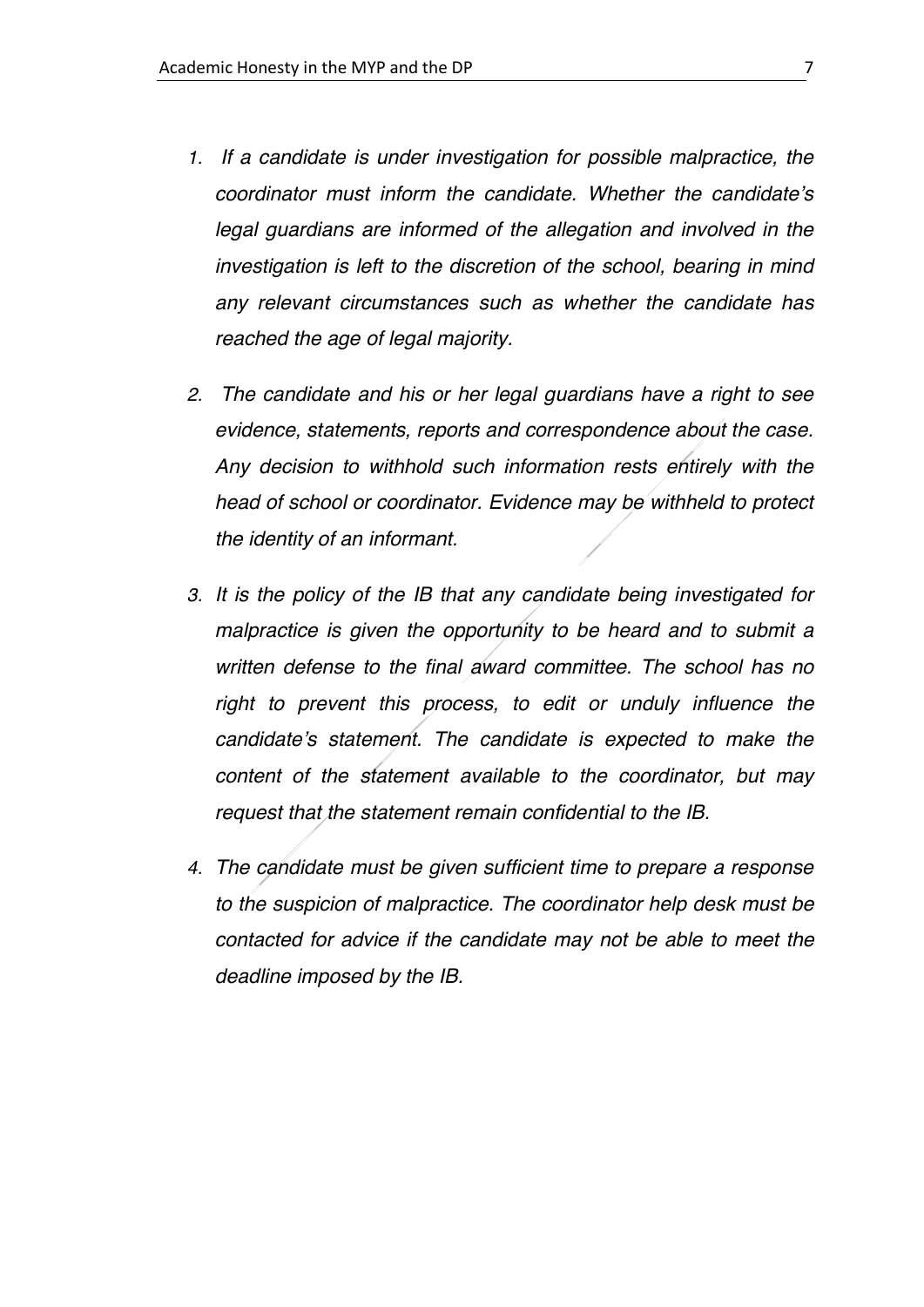# 9. Effectively educating students on Academic Honesty – The role of the library

The Library is a very useful tool for all students and teachers. The librarian is available as a core and reliable support in issues related to plagiarism, copyright and other ethical issues. In addition to the teachers, the librarian will teach and employ good academic practice for correctly documenting sources, as well as sharing his skills in locating, evaluating and using information from a variety of sources, print, online, digital and more.

The librarian as an expert in academic honesty issues, can provide ethical guidance alongside information on the most appropriate citation system to use in each assignment, particularly the Extended Essay, Personal Project and other Middle and High school projects. The librarian will be able to assist students with research skills and with locating and sourcing resources, as well as contributing in other areas such as completing bibliographies. The librarian is also responsible for the School's *TurnItIn* subscription and will provide teaching staff with individual log-in information.

Platon School generally prefers the use of the MLA system when acknowledging sources, but teachers and supervisors are free to request the use of a citation system appropriate to their particular subject discipline. The Library provides workshops and guides with exemplars on appropriate use of citation systems. Furthermore, the librarian informs the school community about links to sites that give detailed instructions on citing sources using different styles such as MLA, Harvard and more. When referencing, the students can always follow the "MLA Handbook for Writers of Research Papers (7th edition)" which is available in the school library. If in doubt, a student should ask the teacher or librarian for guidance.

Examples of MLA use

#### **(MLA 7th ed.)**

#### *1. Books:*

**Author's name.** *Book Title***. Place of publication: Publisher, Publication date. Medium of publication. Example:**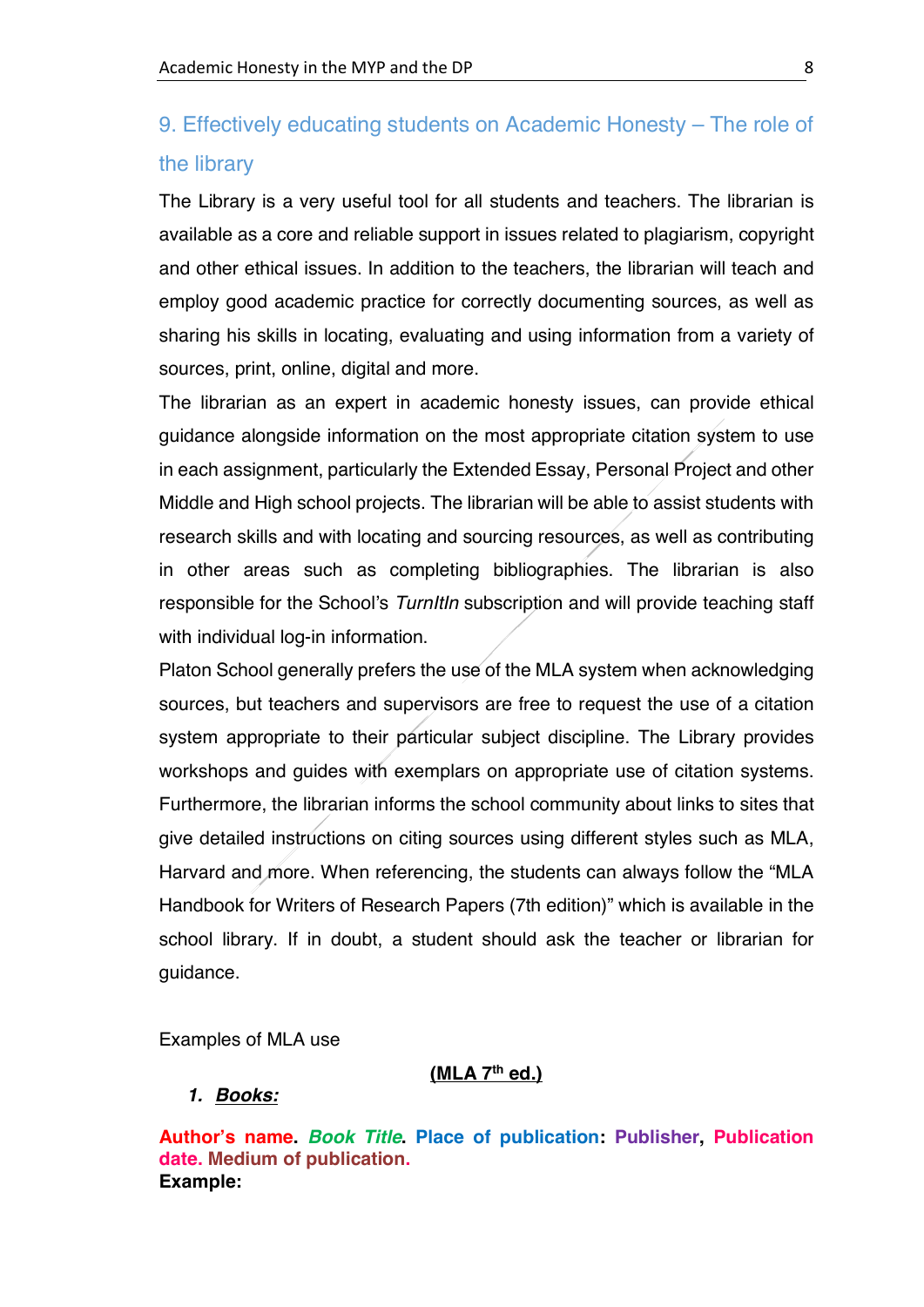**Bell, Clive.** *Art***. New York: Capricorn Books, 1958. Print.** 

#### *2. Articles (magazines/encyclopeadias/dictionaries):*

**Author's name. "Article Title".** *Encyclopedia/Magazine/Dictionary Title***. Publication date: Pages. Medium of publication.**

**Example:** 

**Adlet, Kathleen "The Magic Impressionism".** *The Oxford Art Journal.*  **(1995): 96-99. Print.**

#### *3. Websites:*

**Author's name. "Article Title".** *Website Title***. Publisher. Publication date. Date of access. [URL] (optional). Medium of Publication.**

**Π.χ**

**"Homer".** *Wikipedia.* **Wikimedia Foundation. n.d. 13 Μαρτίου 2011. Web.**

#### *4. Films or movies*

*Film/Movie Title***. Director's name. Author's name (or script writer). Performer names (optional). Distributor (e.g. Disney), Year. Medium of publication.**

example:

*Charlie and the chocolate Factory***. Dir.Tim Burton. Based on book by Rohald Dahl. Perf. Jonny Depp. Warner, 2005. DVD.**

#### **Notes**

• Entries are listed alphabetically by the author's last name. Author names are written last name first; middle names or middle initials follow the first name. Alphabetize works with no known author by their title.

#### **In-text Citations**

In MLA style, referring to the works of others in your text is done by using what is known as parenthetical citation (intext xitation). This method involves placing relevant source information in parentheses after a quote or a paraphrase.

**(Kazantzakis, 22)** – author's name and page.

*Citing multiple works by the same author*

If you cite more than one work by a particular author, include a shortened title for the particular work from which you are quoting to distinguish it from the others. **(Kazantzakis, Zorba the Greek, 22)**

#### **Always consult the** *MLA Handbook for Writers of Research Papers* **(7th edition)**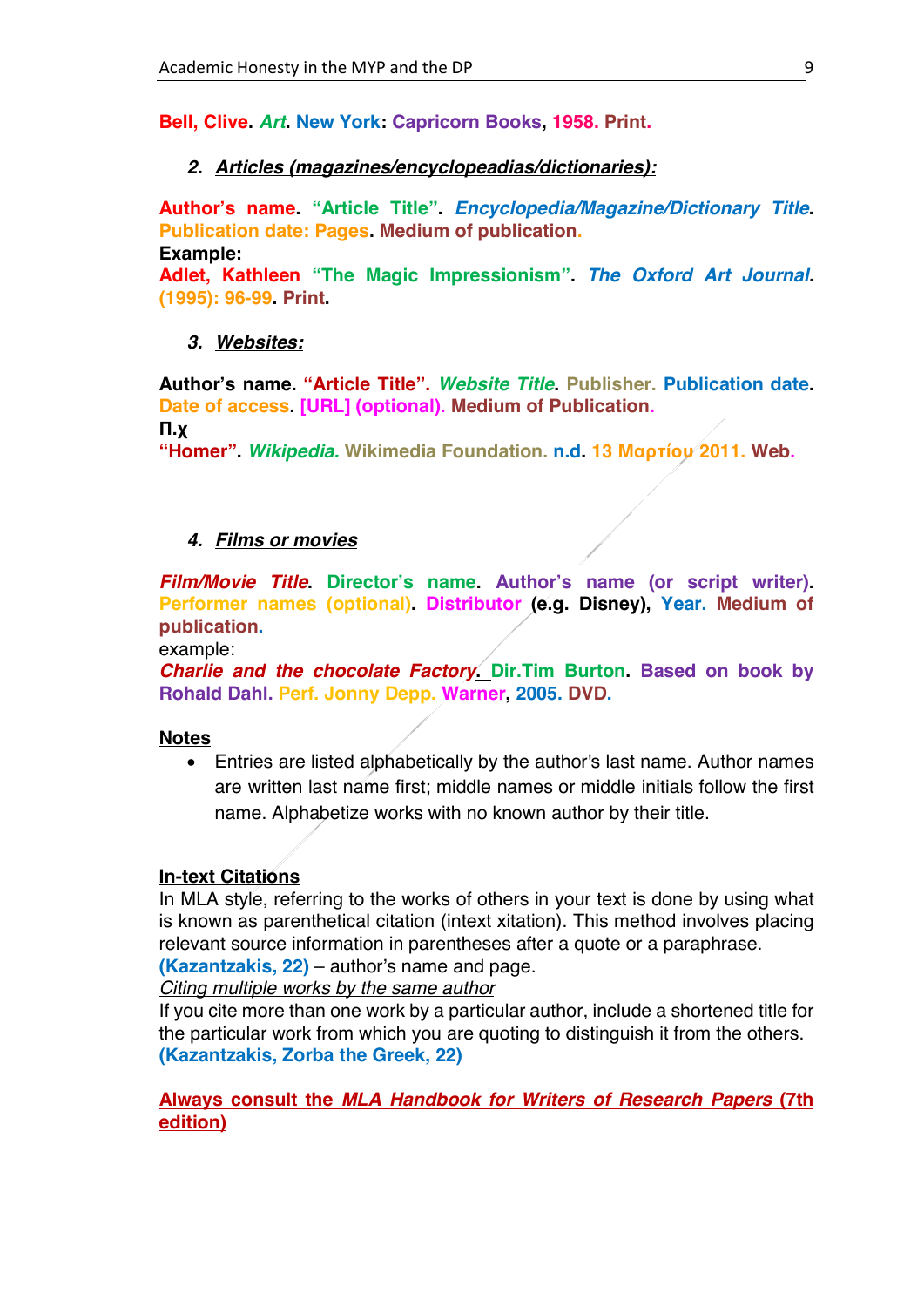## 10. Revising the Academic Honesty Policy

This document was first developed in 2010 during the school's authorization. This is the third detailed revision of the AHP of the school. It's the intention of the leadership team to effectively revise the policy in order to align with the IB requirements.

The group responsible for this revision is:

- a. Dr. Miltiadis-Spyridon Kitsos, IB Diploma Coordinator
- b. Mrs Maria Tsangari, IB MYP Coordinator
- c. Mrs. Vassia Papadopoulou, Direcortr of studies
- d. Heads of the IB Departments.

### References

- Ø The conduct of IB Middle Years Programme on-screen examinations. January 2020.
- $\triangleright$  The IB programme continuum of international education Academic honesty in the IB educational context. August 2014
- Ø Diploma Programme Academic Honesty. July 2009
- Ø General regulations: Diploma Programme. April 2014
- $\triangleright$  The conduct of IB Diploma Programme examinations. May 201510 and November 2015
- $\triangleright$  IB learner profile booklet. January 2009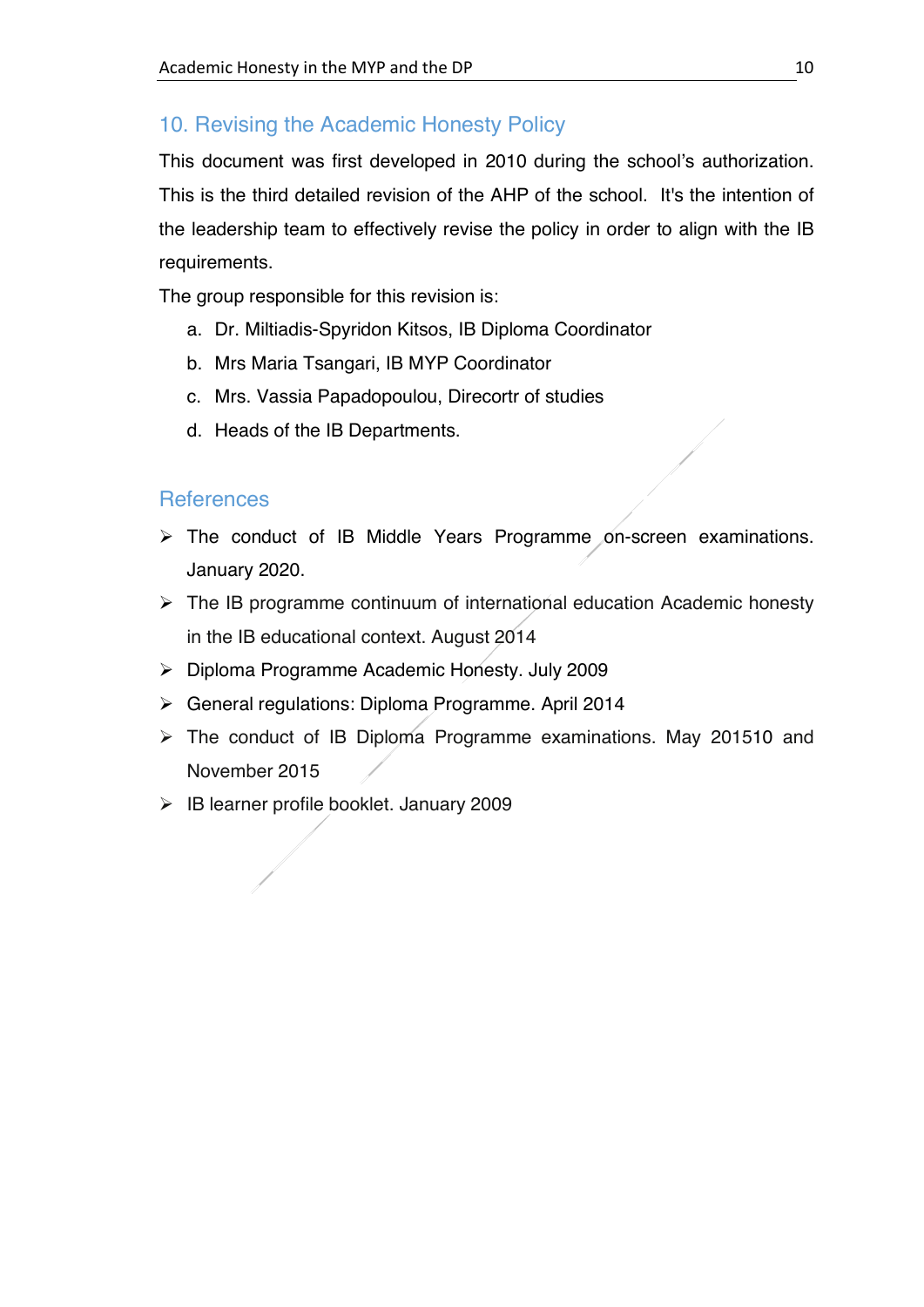#### **ANNEX**

Pages taken from the *The Handbook of procedures for the Diploma Programme*

#### **A8.1.2 What constitutes academic misconduct?**

Cases of alleged academic misconduct (previously referred to as malpractice) investigated by the IB typically include the following situations.

#### **Lack of referencing**

Diploma Programme candidates submit work for assessment in a variety of media that may include audio-visual material, text, graphs, images and/or data published in print or electronic sources. If a candidate uses the work or ideas of another person, the candidate must acknowledge the source using a standard style of referencing in a consistent manner. A candidate's failure to acknowledge a source will be investigated by the IB as a potential breach of IB regulations that may result in a penalty imposed by the final award committee.

The IB does not prescribe which style(s) of referencing or in-text citation should be used by candidates; this is left to the discretion of appropriate faculty/staff in the school. Regardless of the reference style adopted by the school for a given subject, it is expected that the minimum information given includes: name of author, date of publication, title of source and page numbers as applicable.

Candidates are not expected to show expertise in referencing, but are expected to demonstrate that all sources have been acknowledged using a standard style consistently so that credit is given to all sources used (audio-visual material, text, graphs, images and/or data published in print or in electronic sources), including sources that have been paraphrased or summarized. When writing text a candidate must clearly distinguish between his or her words and those of others by the use of quotation marks (or other method like indentation) followed by an appropriate in-text citation accompanied by an entry in the bibliography.